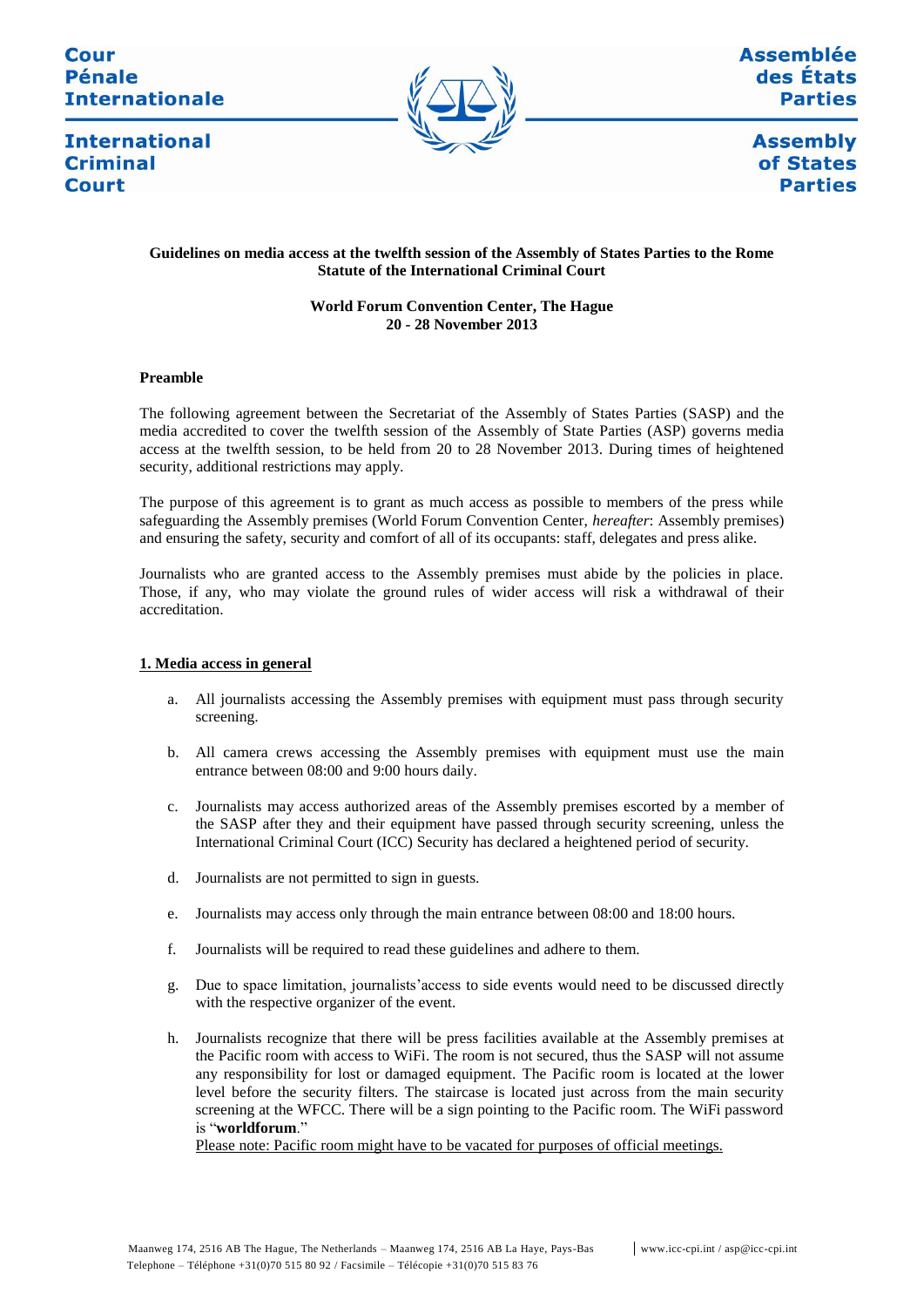## **2. Media access to restricted areas**

- a. All journalists have access to the Ground Floor area in front of the conference rooms South America, Central America and North America **with an escort from the SASP.**
- b. Journalists may interview officials on the ground floor of the Assembly premises if they have a scheduled appointment. However, broadcast correspondents must notify the SASP prior to the interview.
- c. Broadcast correspondents conducting TV "stand-ups" outside, yet within the Assembly premises, should notify the SASP, who will notify ICC Security prior to the event; in case this is not feasible, the correspondents must notify the ICC Security directly.
- d. The media may not congregate or conduct interviews at the Delegates' Entrance (the west hallway to the World Forum Theatre between conference rooms Africa, Antarctica and Asia).
- e. All accredited journalists may access the area between conference rooms South and Central America (*hereafter*: "the Canal") without an escort.
- f. Journalists may move around in the Canal area and conduct interviews.
- g. All media, in particular TV camera crews, must remain in the designated northeast corner of the World Forum Theatre at all times when the Assembly is in session. This location is also reserved for print media. However, media will have escorted access to the extended area in front of conference rooms South America, Central America and North America.
- h. Accredited media may conduct interviews in the above mentioned areas. On-the-record interviews should be conducted in the Canal area. Journalists may move between the areas outside conference rooms South America, Central America and North America when the Assembly is in session. Under no circumstances should the staircases and the hallway between conference rooms Africa, Antarctica and Asia leading to the World Forum Theatre be blocked.
- i. Journalists do not have access to the Oceania Lounge.
- j. Only hand-held voice recorders may be used for interviews. If the delegate wishes to do a TV interview, it should preferably take place in the Canal area with SASP approval and escort.
- k. The hallway in front of conference rooms Africa, Antarctica and Asia leading to the World Forum Theatre, is a restricted area, except after the meetings have ended.

# **3. General access for TV crews**

- a. All media are permitted access to open meetings in designated areas within the World Forum Theatre, i.e. between the podium and conference room North America, with time restrictions to broadcast media.
- b. TV correspondents and their crew are permitted to film and interview diplomats and officials, with their consent, in designated areas of general media access located in the Canal area.
- c. All other areas **will require an SASP escort**. TV crews will only be permitted after prior consultation with the SASP who will provide an escort at all times.